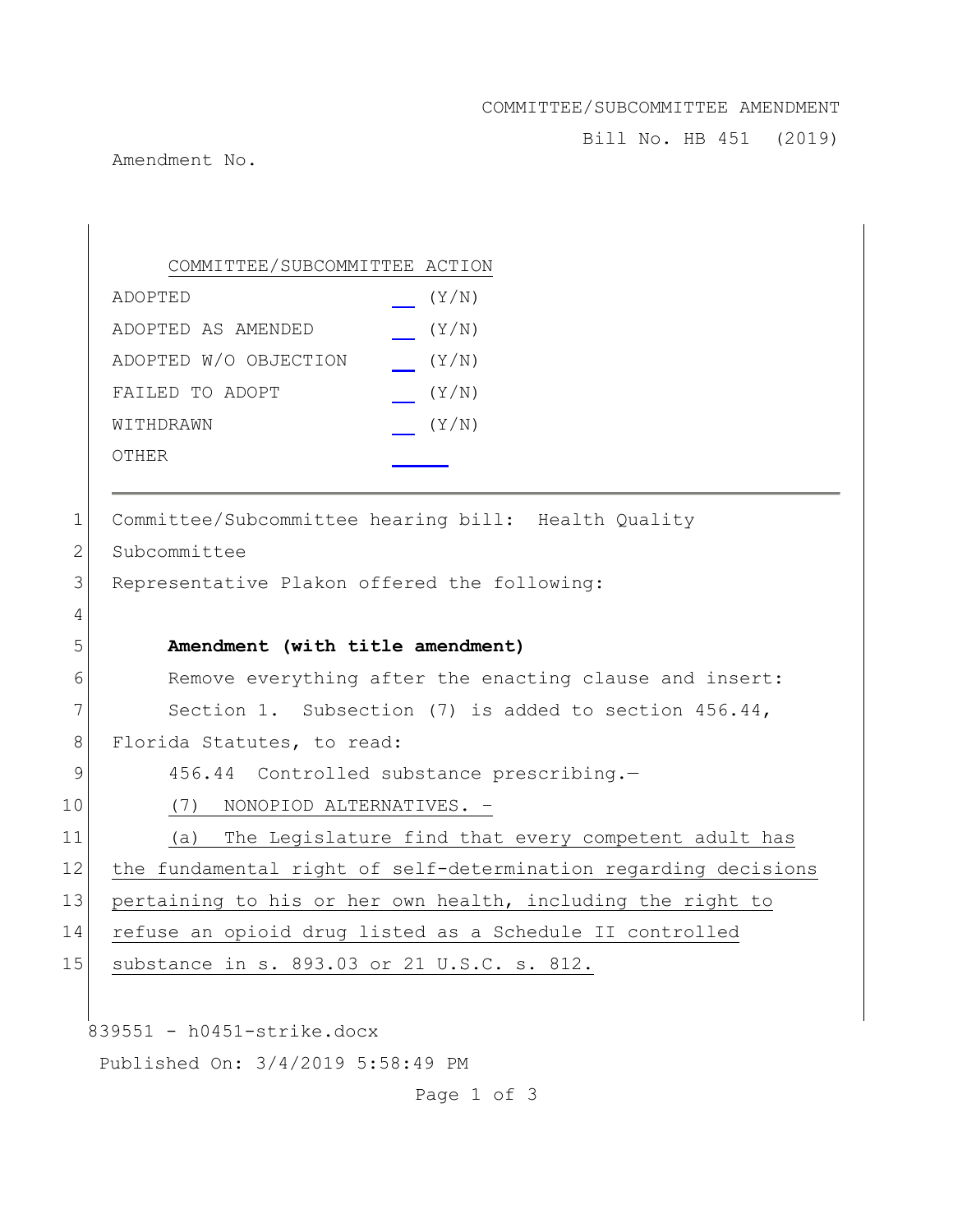## COMMITTEE/SUBCOMMITTEE AMENDMENT

Bill No. HB 451 (2019)

Amendment No.

| 16 | The department shall develop and publish on its<br>(b)           |
|----|------------------------------------------------------------------|
| 17 | website an educational pamphlet regarding the use of nonopioid   |
| 18 | alternatives to treat pain. At a minimum, the pamphlet shall     |
| 19 | include:                                                         |
| 20 | 1. Information on nonopioid alternatives available to treat      |
| 21 | pain, including nonopioid medicinal drugs and drug products and  |
| 22 | other non-medication therapies.                                  |
| 23 | 2. The advantages and disadvantages of using a nonopioid         |
| 24 | alternative.                                                     |
| 25 | (c) Except in the provision of emergency care and services,      |
| 26 | as defined in s. 395.002, prior to providing medical treatment   |
| 27 | or anesthesia or prescribing an opioid drug listed as a Schedule |
| 28 | II controlled substance in s. 893.03 or 21 U.S.C. s. 812 for the |
|    |                                                                  |
| 29 | treatment of pain, a health care practitioner must:              |
| 30 | 1. Inform the patient of available nonopioid alternatives        |
| 31 | for the treatment of pain, including nonopioid medicinal drugs   |
| 32 | or drug products, physical therapy, occupational therapy, or any |
| 33 | other appropriate therapy.                                       |
| 34 | 2. Discuss the advantages and disadvantages of using such        |
| 35 | nonopioid alternatives, including whether the patient is at high |
| 36 | risk of, or has a history of, controlled substance abuse or      |
| 37 | misuse and the patient's personal preferences.                   |
| 38 | 3. Provide the patient with the educational pamphlet             |
| 39 | described in paragraph (c).                                      |
|    |                                                                  |

Published On: 3/4/2019 5:58:49 PM

Page 2 of 3